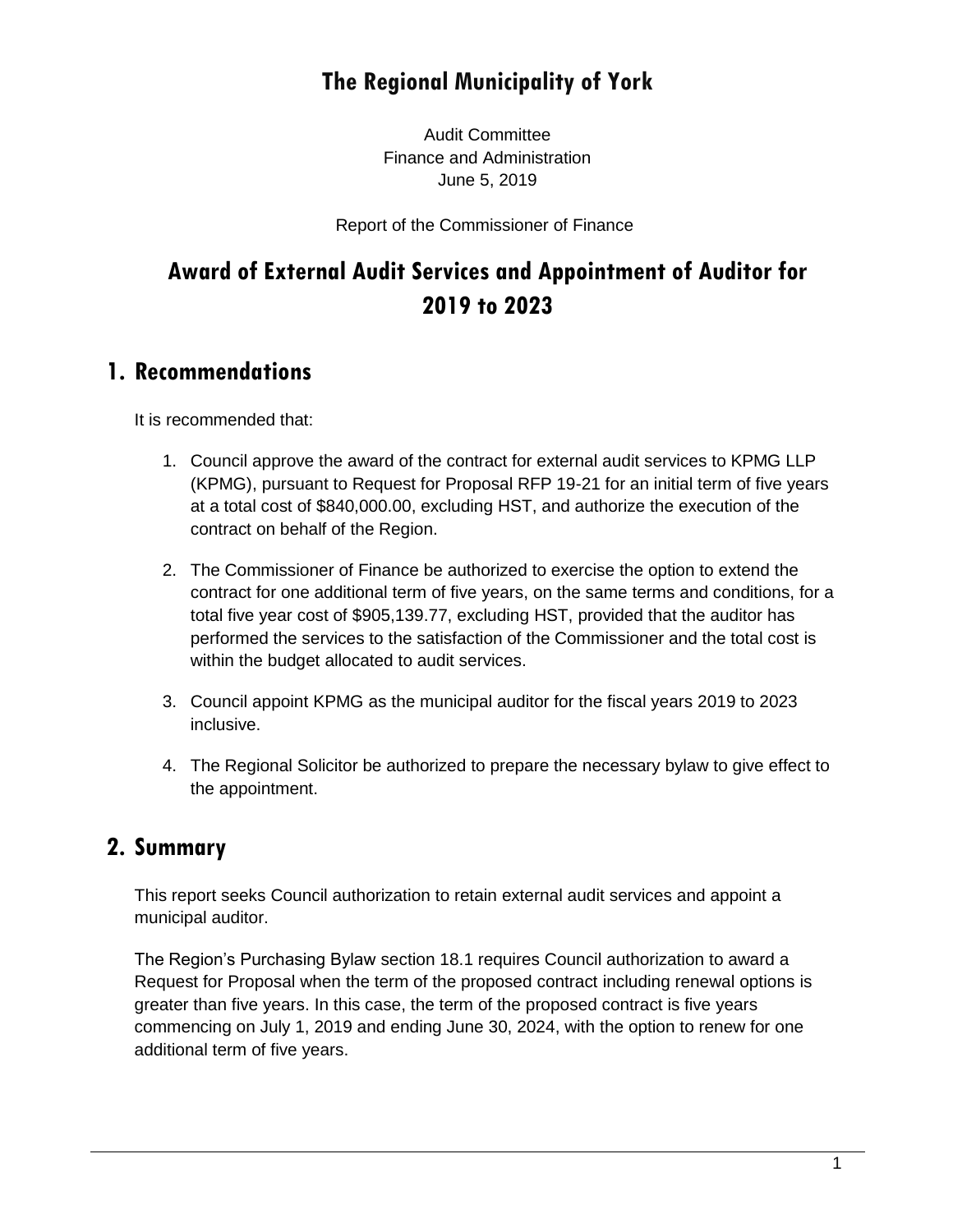## **3. Background**

### **The Region must appoint an auditor in compliance with the Municipal Act**

Sections 296 (1) and (3) of the Municipal Act require that every municipality retain a municipal auditor for a term not exceeding five years. As the five-year term with the Region's current auditor expires after the 2018 fiscal year audit, the Region is required to appoint an auditor for the 2019 to 2023 fiscal years.

### **The Audit Committee recommends the appointment of external auditors to Regional Council**

The Audit Committee Charter establishes the responsibility of the Audit Committee to review the performance of the external auditors and recommend to Regional Council the appointment or discharge of the Regional auditors. As Shareholder of the Region's three corporations: Housing York Inc., YTN Telecom Network Inc., and York Region Rapid Transit Corporation, Regional Council also appoints their auditors.

### **The joint procurement process covers the financial statement audits of the Region and its corporations**

The proposed contract consists of annual financial statement audits for the consolidated Region (including all departments and York Regional Police), and the Region's three corporations. The contract also covers the related T2 tax filings and review of reconciliations in compliance with federal and provincial reporting requirements.

## **4. Analysis**

### **Request for Proposal P-19-21 was issued February 2019**

In accordance with the Region's Purchasing Bylaw, Request for Proposal "RFP") P-19-21 was released in February 2019 to obtain external audit services. P-19-21 was advertised through the Region's Bids and Tenders notification system and Biddingo. Interested proponents attended a bidders meeting on February 20, 2019 to discuss the RFP and participate in a question and answer period. P-19-21 closed on March 15, 2019 and three proposals were received.

### **Proposals were evaluated using the two-envelope system**

Proposals were evaluated with technical and financial information submitted in two separate envelopes. The overall proposal score was evaluated on a weighting of 80 points for the technical proposal and 20 points for the financial proposal. Technical proposals were evaluated prior to any knowledge of financial information.

The Region's proposal evaluation team reviewed the three technical proposals based on the following criteria: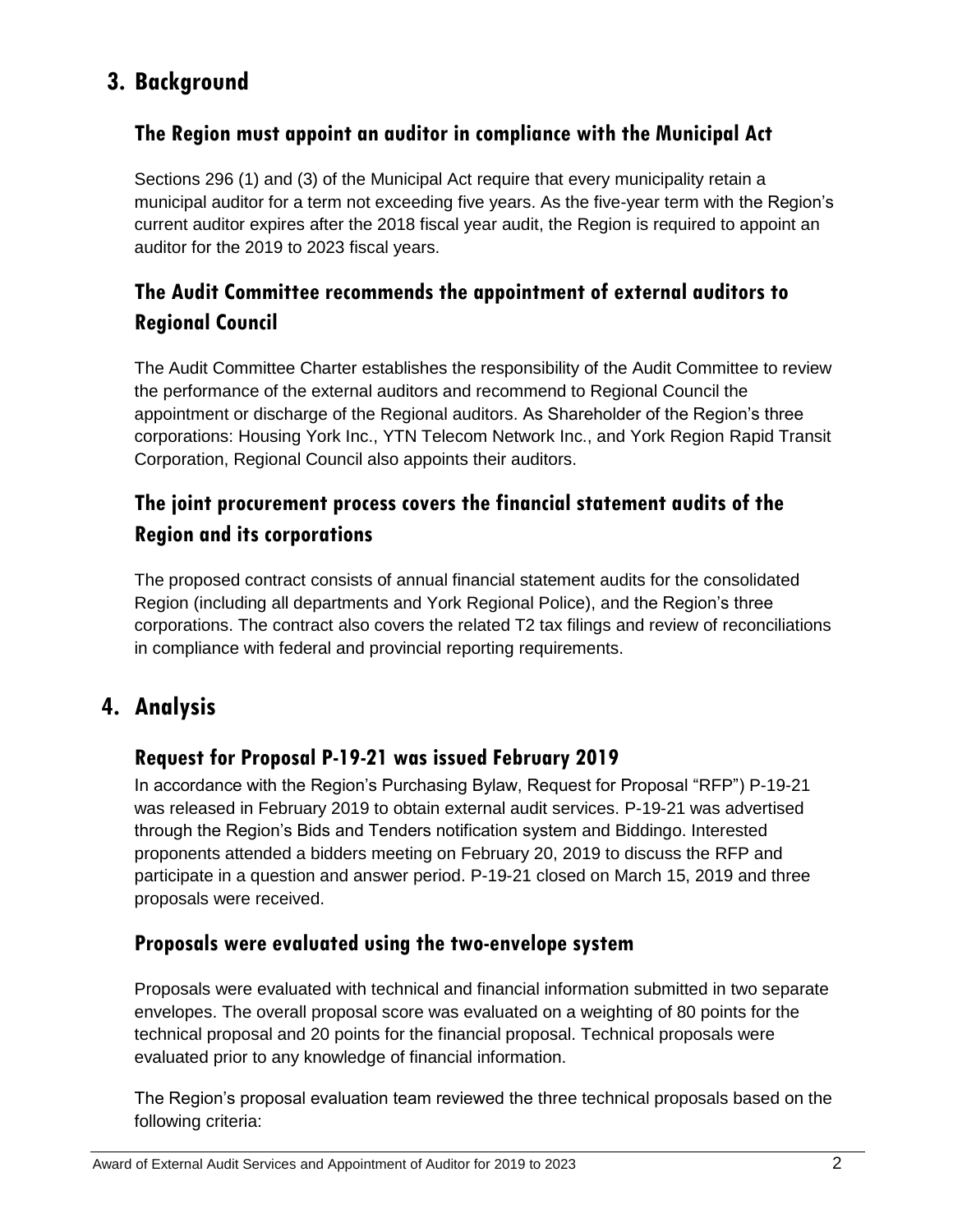- Experience of proponent, proposed team and level of familiarity with municipal program delivery relevant to financial audit services
- Proposed key staff qualifications and training
- Project understanding and methodology
- Project management approach and deliverables
- Proponent's policies for confidentiality
- Value added services and innovative concepts

Proponents were required to achieve a minimum technical score of 60 per cent (48 points out of the potential 80 points) to have the financial envelope opened and their financial proposal considered. If a proponent did not achieve the minimum technical score, their financial proposal would be returned unopened. Technical and financial results for each proponent are summarized in Table 1 below.

### **Evaluation summary revealed KPMG as the successful proponent**

The proposal submitted by KPMG demonstrated a clear understanding of the project requirements and an experienced team committed to providing the services stipulated in the scope of work. The proposal submitted by KPMG represents the best value for the Region.

The Procurement Office reviewed the evaluation summary and issued their report confirming that KPMG be recommended as the successful proponent to undertake external audit services.

| <b>Proponent</b>    | <b>Technical Score</b><br>(out of $80$ ) | <b>Total Fee</b><br>(excl. HST) | <b>Financial Score</b><br>(out of $20$ ) | <b>Total Score</b><br>(out of 100) |
|---------------------|------------------------------------------|---------------------------------|------------------------------------------|------------------------------------|
| <b>KPMG LLP</b>     | 63.70                                    | \$840,000                       | 20.00                                    | 83.70                              |
| <b>Deloitte</b>     | 51.30                                    | \$887,500                       | 18.93                                    | 70.23                              |
| Grant Thornton LLP* | 43.60                                    | N/A                             | N/A                                      | N/A                                |

## **Table 1 Proposal Evaluation Summary**

\* Grant Thornton LLP failed to meet the minimum technical score of 60% (48 points) and did not have their financial proposal opened in accordance with the requirements of the RFP

## **5. Financial**

The fee for the proposed work for the initial term of five years is \$840,000.00, excluding HST. The proposed fee is within the Region's budget allocated for audit services. The total estimated cost for the optional five year term is \$905,139.77, excluding HST. Based on